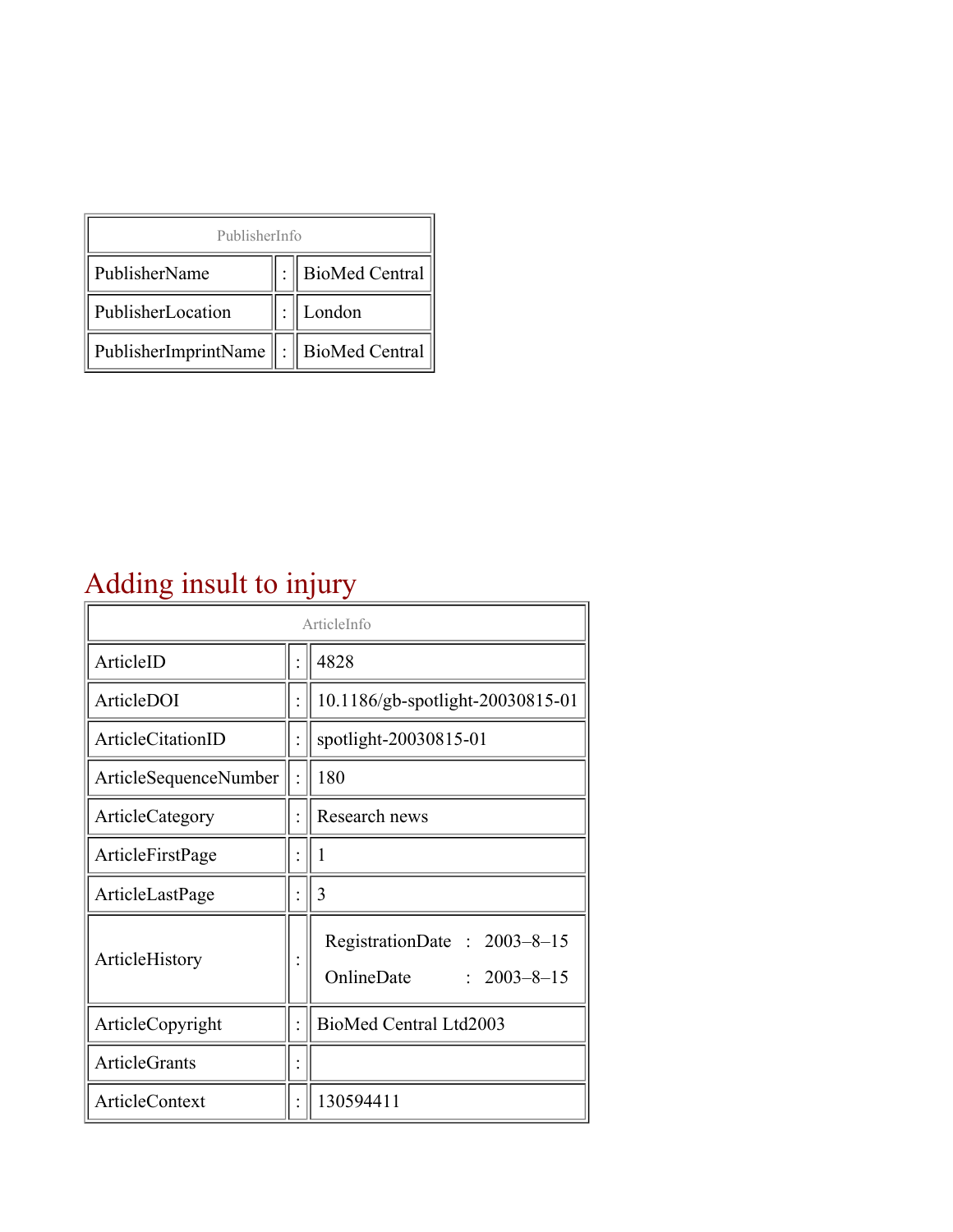## Cathy Holding **Email**: cholding@hgmp.mrc.ac.uk

Some genetic diseases do not follow a simple pattern of inheritance and exhibit phenotypic variation. This can be explained as a monogenic disorder that is being affected by the action of nonlinked genetic modifiers. A molecular mechanism by which phenotypic variation in disease severity occurs is reported by David Buchner and colleagues at the [University of Michigan School of Medicine](#page-2-0) in the August 15 [Science](#page-2-1). A mutation in the neuronal sodium channel gene *Scn8a* results in neurological disease in mice, but the severity varies from progressive but survivable in resistant strains to lethal in susceptible strains, prompting the team to search for a molecular mechanism to account for this in a region they previously mapped to mouse chromosome 3. Comparison of the mouse DNA sequence with the equivalent human region identified a single stop codon mutation that reverse transcription polymerase chain reaction analysis showed to result in both normal and mutant transcripts (*Science* 2003, 301:967-969.

Buchner *et al.* observed that the transcript lacked an exon and that the two abnormal proteins predicted occurred in the susceptible strains. Susceptible mice were rescued with transgenic wildtype sequence, with the abundance of correctly spliced *Scn8a* transcripts comparable with that found in the mice of the resistant background. Analysis of protein domains of the *Scn8a-*modifying gene revealed zinc finger motifs that placed the transcript into the U1C subfamily of RNA-binding proteins commonly found in RNA-processing proteins, known to be involved in splicing. This modifying gene, sodium channel modifier 1 (SCNM1), is widely expressed in mouse embryonic and adult tissues, suggesting that the molecule could also effect genome-wide changes in pre-mRNA processing.

"The effect of genetic background on the severity of inherited disorders has long been recognized, but only a few modifiers have been molecularly identified to date... The role of human SCNM1 in modulating splicing defects can now be tested with the use of linkage markers on human chromosome 1q21," the authors conclude.

"Many disease mutations in humans and other species disrupt pre-mRNA splicing and a rapidly growing body of evidence shows that various aspects of RNA biology, including splicing, are common targets of phenotypic modifiers... The Buchner study is perhaps the best-characterized example of a modifier and target gene in mammals, and similar studies are likely to follow," writes Joseph Nadeau at [Case Western Reserve University](#page-2-2) in an accompanying article.

## References